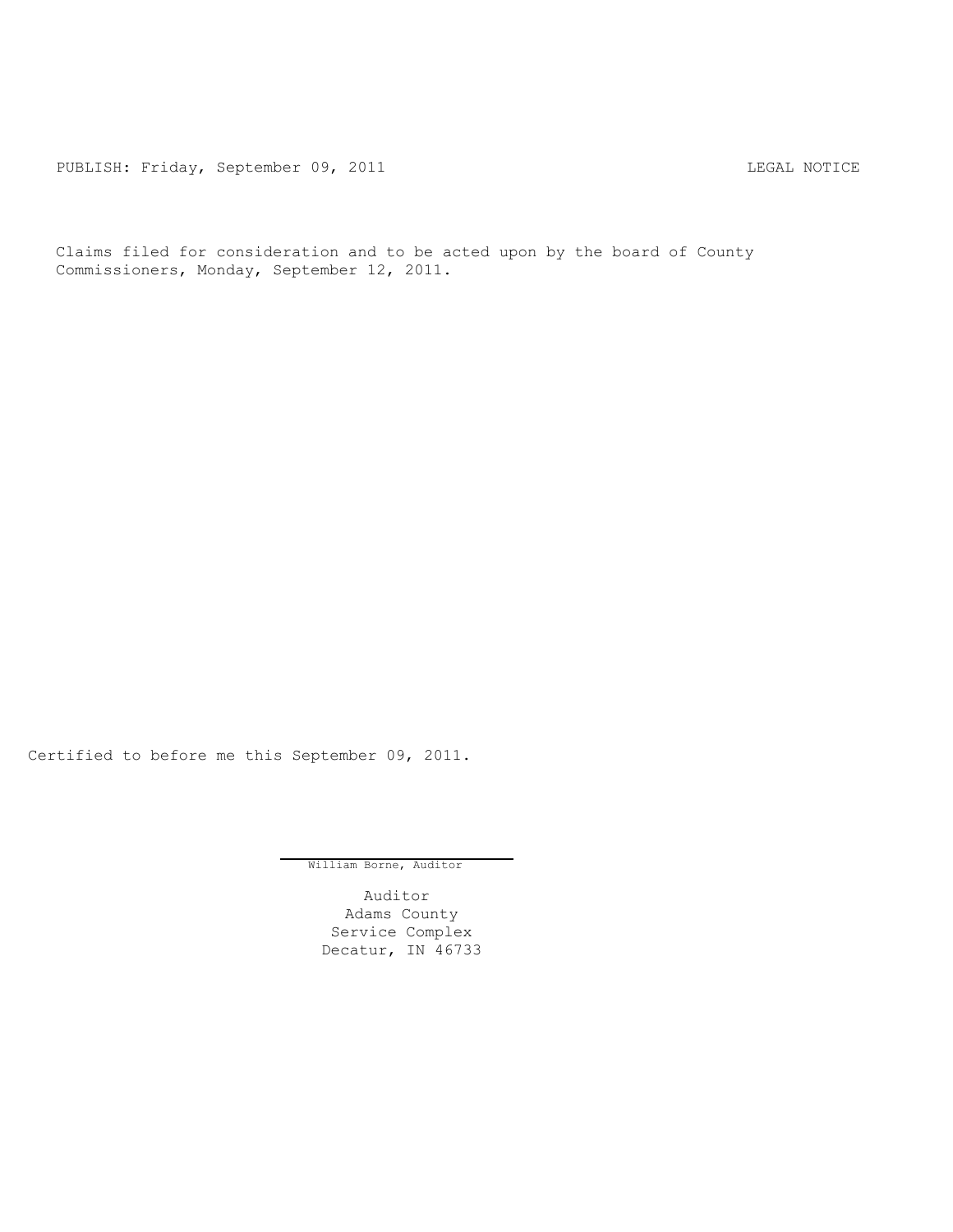

## **Claims Docket for Newspaper Adams County, Indiana**

## For Period: **8/2/2011** to **8/22/2011**

*313 W. Jefferson St. Decatur, IN 46733 (219) 724-2600*

## Date Claims to be Paid: **9/12/2011**

| <b>Vendor</b>                    | Amount     | <b>Vendor</b>                  | Amount    |
|----------------------------------|------------|--------------------------------|-----------|
| <b>Adams County Auto Supply</b>  | 225.80     | Adams Memorial Hospital        | 46,077.88 |
| Adams County Solid Waste         | 7.20       | <b>Adams County Treasurer</b>  | 720.87    |
| Indiana Michigan Power           | 15,729.25  | Appraisal Research Corpor      | 14,743.13 |
| Arnold Lumber Company            | 140.12     | Baker And Sons Plumbing &      | 545.50    |
| Berne Ready Mix                  | 2,465.61   | <b>Berne Police Department</b> | 212.00    |
| Berne Tri-Weekly News            | 62.10      | Hoosier Blue Flame             | 120.00    |
| Brateman's                       | 224.00     | Bowers, Charles                | 2,333.33  |
| Chet's Pest Control              | 30.00      | Cintas Location #338           | 39.50     |
| City Of Decatur                  | 3,719.30   | Decatur True Value             | 94.96     |
| <b>Complete Printing Service</b> | 496.50     | Computer Systems, Inc.         | 28.47     |
| Craigville Telephone Comp        | 119.00     | Sigworth, Darrell W.           | 11.44     |
| Decatur Daily Democrat           | 569.67     | Decatur Tire Center            | 19.50     |
| Maximus Consulting               | 1,950.00   | Douglas L. Bauman              | 50.00     |
| Kiess, Duane A.                  | 100.00     | Erie Haven                     | 1,067.05  |
| Geneva Police Department         | 35.00      | Gordon Food Service            | 5,237.19  |
| Helena Chemical                  | 10.05      | Hilty Engine Service           | 61.20     |
| I C O Training Fund              | 8.00       | Imaging Office Systems, I      | 2,428.05  |
| Indiana State Police Trai        | 59.00      | <b>Innovative Concepts</b>     | 4,167.55  |
| Spaulding, Joe                   | 42.24      | K-Mart                         | 122.72    |
| Kiess Electric                   | 483.27     | L & S Distributing             | 1,693.67  |
| Landis & Sons Drainage           | 2,667.15   | Lehman Feed Mill               | 1,474.50  |
| Lica Construction Corpora        | 19,046.60  | Busse, Louise                  | 4.30      |
| Gresla, Mark S. Md               | 420.25     | Meshberger Brothers Stone      | 37,233.66 |
| Minds Eye Graphics               | 428.13     | Monroe Trophy                  | 14.00     |
| Monroe Water Department          | 97.45      | Nipsco                         | 382.68    |
| MacDonald Machinery Compa        | 325.71     | Portland Motor Parts, Inc.     | 276.01    |
| Bollenbacher, Rodney G.          | 50.00      | Selking International          | 487.39    |
| <b>Shell Fleet Plus</b>          | 45.00      | <b>Shifferly Dodge</b>         | 135.99    |
| Baumann, Steve                   | 50.00      | Smith, Teryl R.                | 16.96     |
| Print Shop                       | 1,302.37   | <b>Tractor Supply Company</b>  | 5.99      |
| Two Brothers Generator Se        | 1,500.00   | Underground Pipe & Valve,      | 338.35    |
| Wal-Mart / GEMB                  | 223.67     | Welder Services, Inc.          | 45.72     |
| West Payment Center              | 661.00     | Witham Toxicology Laboratory   | 1,276.00  |
| National Serv-All #091           | 134.00     | CenturyLink                    | 3,521.25  |
| Paul Norr                        | 119.17     | Tom Magnan                     | 67.04     |
| Purdue University                | 3,887.56   | Adam T. Miller                 | 25.00     |
| Rekeweg, Shane                   | 109.98     | Myers Furniture                | 722.60    |
| Bailey's Test Strips & Th        | 42.00      | Blackburn Manufacturing C      | 107.87    |
| Waste Management                 | 48.40      | Nowak Supply Company, Inc      | 150.00    |
| <b>B</b> Secure Alarm Systems    | 689.05     | Universal Metalcraft, Inc      | 103.00    |
| Hi-Way Service, Inc.             | 60.12      | Tri County Excavating          | 1,508.83  |
| Nimeo, Inc.                      | 423.50     | Don Myers Plumbing             | 812.08    |
| C & S Accessories                | 1,975.00   | Signal Systems, Inc.           | 82.95     |
| Chad W. Sprunger                 | 1,454.61   | Decatur Ag Center              | 563.21    |
| Zurcher Tire, Inc.               | 496.16     | Tom Magnan/Special Needs       | 73.05     |
| Kristina Buckner                 | 27.72      | Sherry Laboratories            | 80.00     |
| Benicomp, Inc                    | 140,774.39 | Harvest Land Co-op             | 12,424.21 |
| Wal-Mart                         | 413.81     | Adams County Truck Repair      | 85.61     |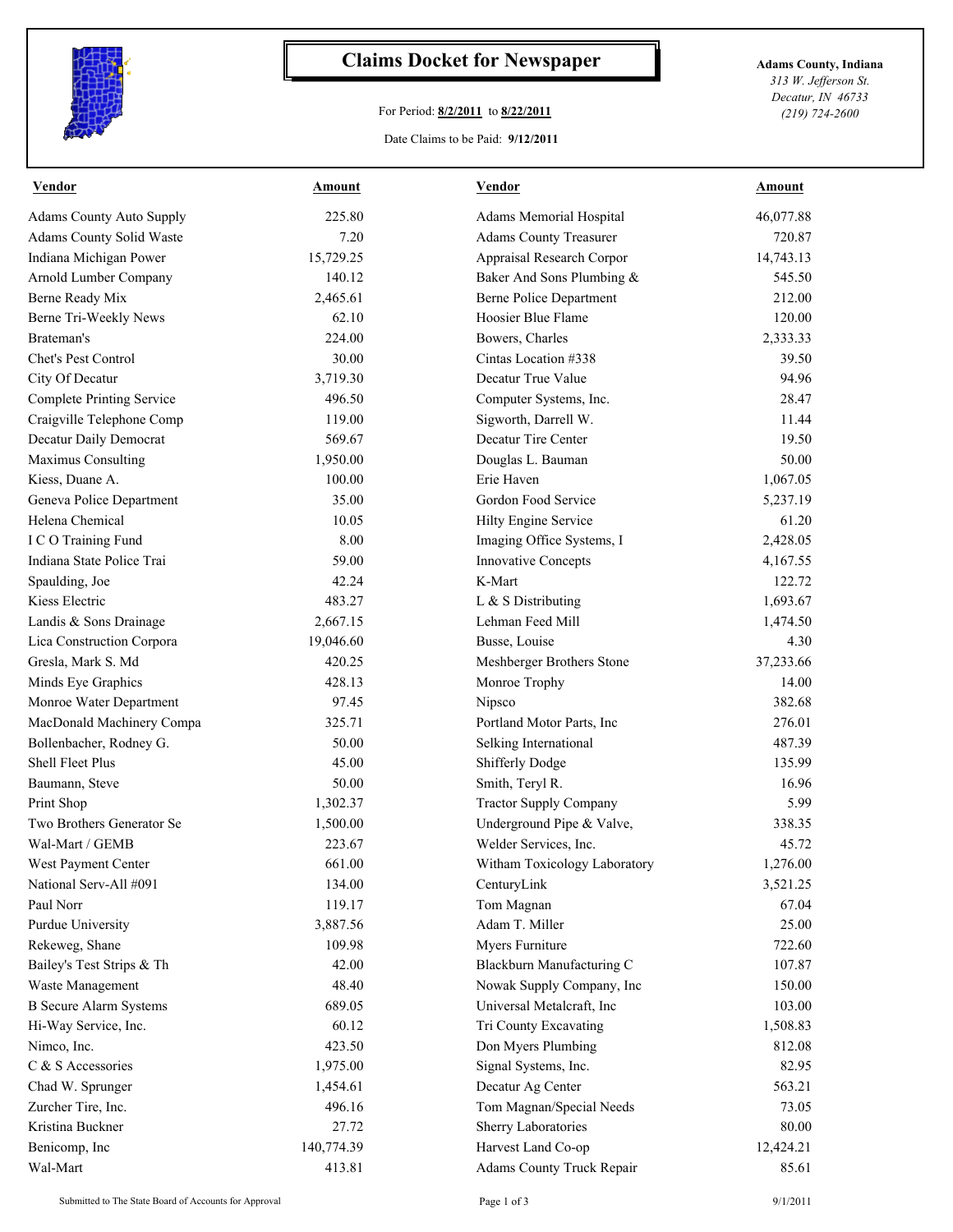| Advanced Imaging Solutions, Inc.         | 31.65     | <b>Fastenal Company</b>                  | 30.85      |
|------------------------------------------|-----------|------------------------------------------|------------|
| Adams County Sheriff                     | 282.00    | Waymire A. P. S., Inc.                   | 9.90       |
| Harvest Land Co-op                       | 627.20    | <b>ERS Wireless Communications</b>       | 4,063.70   |
| Michael G. Werling                       | 348.75    | Southeastern Equipment Company           | 288.87     |
| Troyer's                                 | 2,237.50  | Randy Colclasure                         | 50.00      |
| Synapse Networks, Inc.                   | 760.00    | Kendall Electric, Inc.                   | 25.45      |
| <b>Uricks Trucking</b>                   | 2,552.00  | Bi-County Services, Inc                  | 3,276.00   |
| Deb Stevens                              | 9.71      | Constance J. Moser                       | 26.79      |
| Indiana Public Defender Council          | 5.00      | Deborah A. Schantz                       | 127.50     |
| Dell Marketing                           | 28,730.89 | Marvin Hirschy                           | 782.25     |
| <b>Bluhm Enterprises</b>                 | 240.00    | Oral and Maxillofacial Surgery           | 504.45     |
| Verizon Wireless                         | 2,932.60  | <b>Stationair's Express</b>              | 865.90     |
| Landon Patterson                         | 167.08    | Karla Marbach                            | 539.36     |
| Hitchcock Concrete, Inc.                 | 35.00     | Talon Compounding Pharmacy               | 189.00     |
| Moore Medical Corporation                | 1,090.02  | Habegger's Ace Lumber #4488              | 0.86       |
| <b>Schneider Corporation</b>             | 2,000.00  | CDW Government, Inc.                     | 489.14     |
| Cintas Location #G64                     | 617.18    | John August                              | 516.87     |
| LBH Chemical & Industrial                | 482.08    | Fort Wayne Medical Laboratory            | 48.00      |
| Robert E. Rhoades                        | 50.00     | Richard F. Thompson                      | 65.12      |
| <b>IKON Office Solutions</b>             | 662.40    | Commonwealth Engineers, Inc.             | 145.26     |
| Decatur Ace Hardware                     | 211.68    | Kevin McIntosh                           | 120.49     |
| <b>First Response</b>                    | 53.66     | <b>Direct Fitness Solutions</b>          | 10,425.00  |
| Indiana Commission on Public Records     | 7.65      | O'Reilly Auto Parts                      | 306.92     |
| Phil Eicher                              | 50.00     | Centurylink Communications               | 340.48     |
| Global Gov't/Ed                          | 1,859.80  | Chad Urick                               | 40.13      |
| <b>Brenda Alexander</b>                  | 44.88     | Purdue CES Education Fund                | 158.54     |
| Anna Steiner                             | 50.00     | Paperless Business Solutions, LLC        | 250.00     |
| Central Customer Charges                 | 741.80    | Roger Mauller                            | 100.00     |
| Ellen Ord                                | 100.00    | Courtesy Motors, Inc.                    | 706.10     |
| Eleanor L. Stapleton                     | 100.00    | Eastern Alliance Insurance Company       | 3,419.93   |
| Sprint                                   | 101.59    | Ebberts Seed and Chemical                | 688.00     |
| Sarah Hyde                               | 49.86     | JSO Technology, LLC                      | 1,080.00   |
| Terry McMillen                           | 100.00    | Millie Lazzer                            | 100.00     |
| Galls, An Aramark Company                | 27.99     | <b>NCTI</b>                              | 877.58     |
| June Thompson                            | 100.00    | Thomas F. Wiseman                        | 100.00     |
| Jim Schueler                             | 100.00    | GE Capital Information Technology Soluti | 10,317.00  |
| Alicia Bates                             | 137.50    | New Era Ag, LLC                          | 84.20      |
| Travelers                                | 5,000.00  | Asphalt Material, Inc.                   | 163,966.96 |
| Precise Digital                          | 821.25    | <b>IEHA</b>                              | 195.00     |
| Mary H. Miller                           | 100.00    | Medline Industries, Inc.                 | 659.48     |
| Frontier                                 | 160.04    | Daniel Thieme                            | 171.66     |
| Helen E. Schwartz                        | 100.00    | Cynthia G. Royer                         | 100.00     |
| Larry L. Plummer                         | 100.00    | Derryl Grote                             | 100.00     |
| <b>Walters Plumbing</b>                  | 190.85    | Schenkel Shultz Architecture             | 8,100.00   |
| Gerber & Company Foods, LLC              | 221.61    | Sherwin - Williams Paints                | 762.52     |
| Michael Kinder Construction              | 6,970.00  | Versant Funding, LLC                     | 8,615.00   |
| John Deere Financial                     | 951.03    | City of Fort Wayne                       | 450.00     |
| On-Duty Depot                            | 199.95    | Elizabeth August                         | 180.00     |
| <b>Amstutz Construction and Supplies</b> | 1,206.78  | Arlene K. Steffen                        | 500.00     |
| Tami James                               | 500.00    | Vickie Ellis                             | 500.00     |
| Yvette Colwell                           | 500.00    | Helen K. Bovine                          | 500.00     |
| Jennifer Kable                           | 100.00    | R & C Fence                              | 632.00     |
| Michael Ladd                             | 64.00     | Vance Outdoors, Inc.                     | 3,247.00   |
| Blue Chip Casino Hotel                   | 230.00    | The Budget                               | 48.00      |
| CPI Supply                               | 6,596.00  | David Hockemeyer                         | 20.00      |
| Helen Swygart                            | 7.00      | Kathy Brown                              | 20.00      |
| Jon Howard                               | 20.00     | Co-State Construction Company            | 43,854.41  |